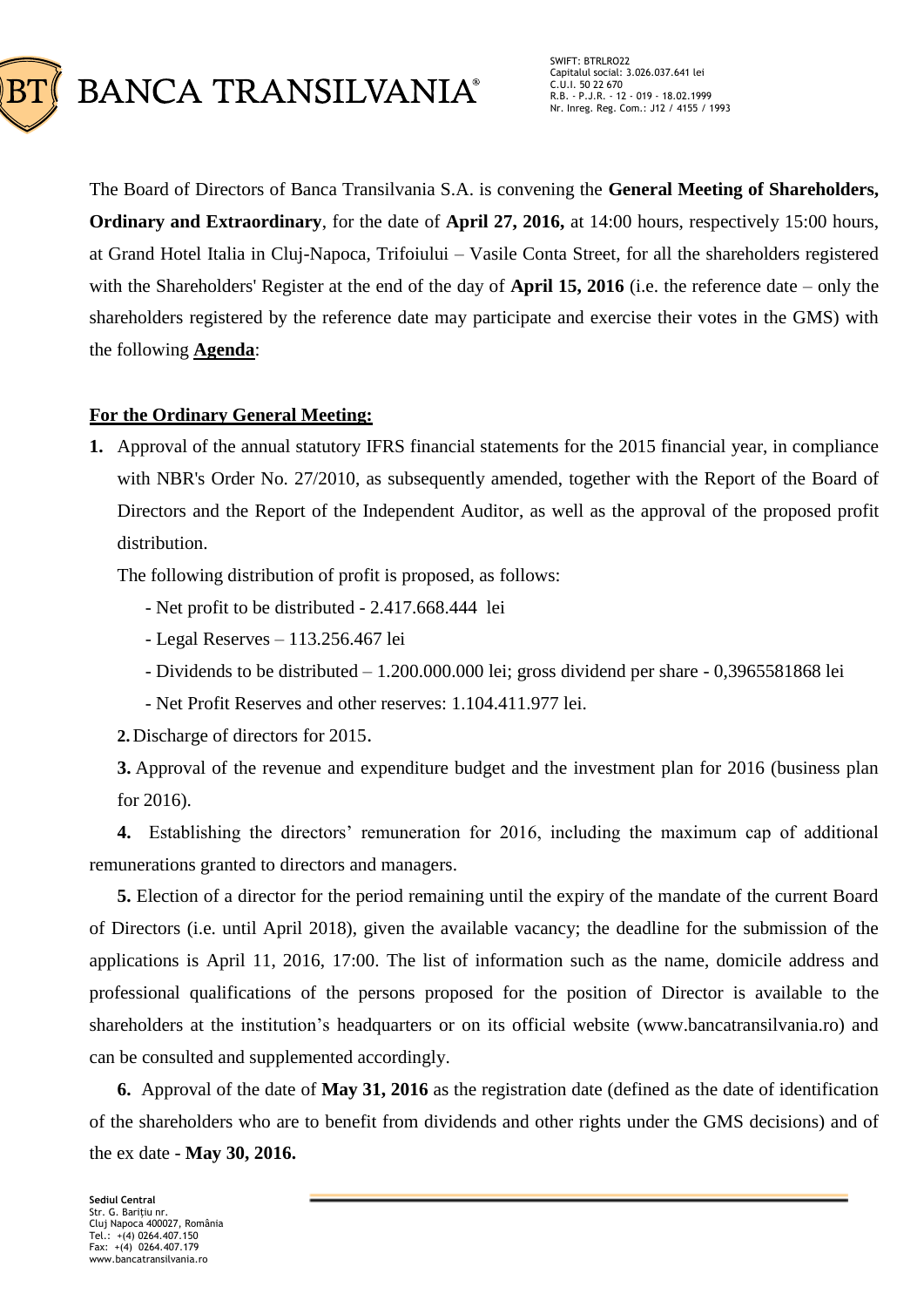# **7.** Approval of the date of **June 17, 2016** as the payment date

**8.** Approval of the mandates for the Board of Directors and for its individual members to carry out the decisions adopted by the Ordinary General Meeting of Shareholders.

# **For the Extraordinary General Meeting:**

- **1.** Increase of the share capital with the amount of 620.000.000 lei by issuing 620.000.000 new shares, at a nominal value of 1 leu/share. The increase in the share capital will be carried out by using the following sources:
	- a) capitalization of reserves from the net profit of the year 2015 in amount of 620.000.000 lei, by issuing a number of 620.000.000 lei, with a nominal value of 1 leu/share in the benefit of the shareholders registered with the Shareholding Register held by the Central Depository at the registration date that will be established by the GSM (proposed date May 31, 2016);
- **2.** Approval of the share buyback by the Bank, in accordance with the applicable legal provisions, under the following terms and conditions: maximum **25.000.000** shares (0,826% of the total shares included in the share capital) with a nominal value of RON 1/share at a minimum price equal to the market price on BSE at the moment of the buyback and a maximum price of RON 3,5 for a period of maximum 18 months as of the publishing date of the EGMS resolution in the Official Gazette of Romania, Part IV, with the purpose of implementing a remuneration program capable of ensuring the compliance with the long-term performance principles and a share retention program for a period of at least 3 years, and the granting of a mandate for the Board of Directors for the enforcement of this resolution.
- **3.** Approval of the date of **May 31, 2016** as the registration date and of the **ex-date - 30.05.2016.**
- **4.** Approval of the mandates for the Board of Directors and individually for each of its members, in order to carry out the decisions of the Extraordinary General Shareholders Meeting, including the power to set the payment date for the new shares issued.

If, at the first convening, the legal and statutory quorum is not met, the general meeting (ordinary and extraordinary) will take place on **April 28, 2016**, at 14:00 hours, respectively 15:00, at the above mentioned venue, with the same agenda and the same reference date.

### **GMS Documents:**

The convening notice, the documents to be debated as well as the GMS resolution draft are available at the bank's head office in Cluj-Napoca, 8 G. Baritiu St., starting with March 26, 2016 or on the web page of the bank: (www.bancatransilvania.ro).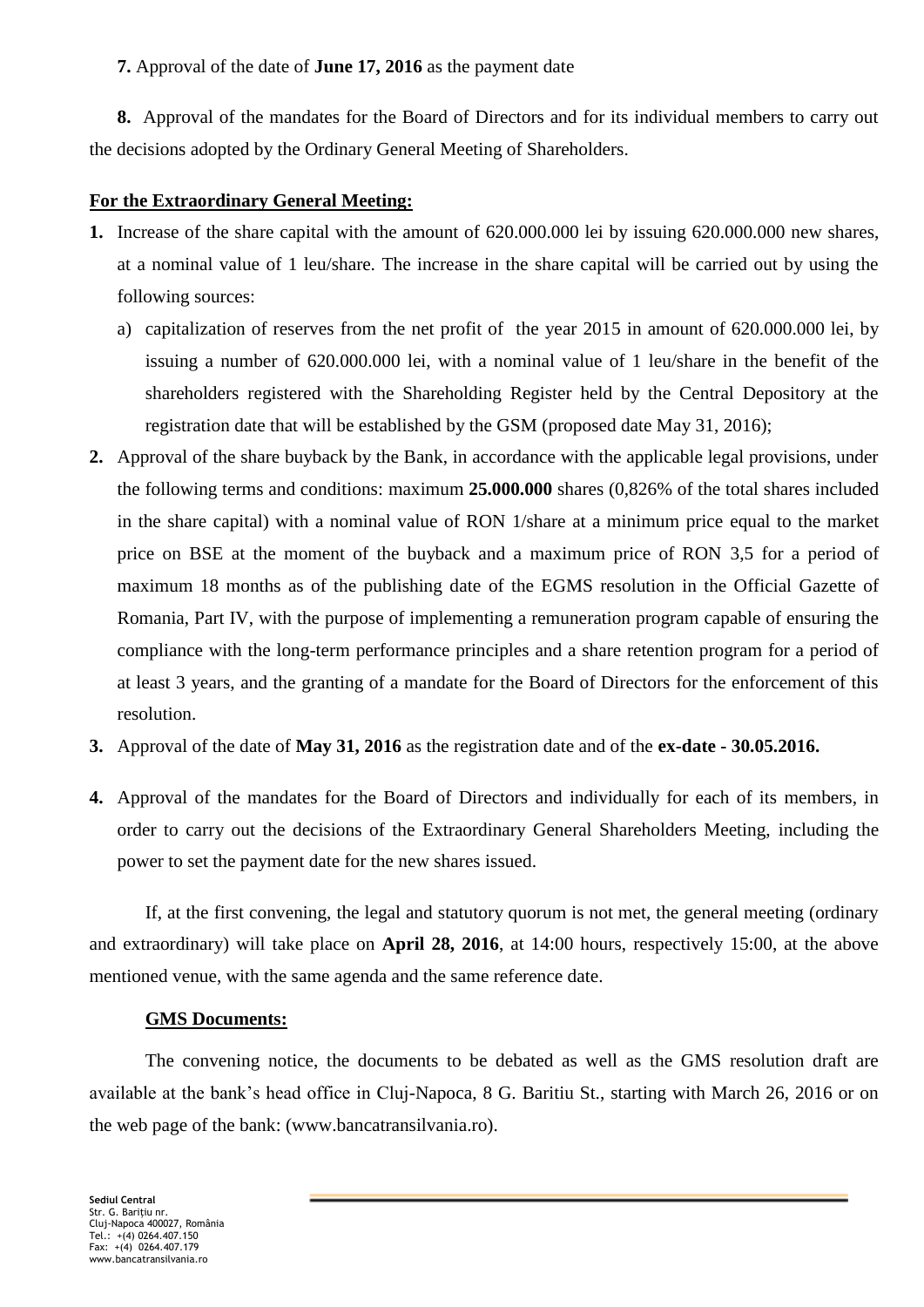The share capital of Banca Transilvania is composed of **3.026.037.641** shares, each share conferring the right to express one vote within the GMS.

# **Shareholders' proposals regarding the GMS:**

One or more shareholders having at least 5% of the share capital, individually or jointly, are entitled:

- to introduce new topics on the agenda (provided that each topic is accompanied by a justification or a draft decision proposed to be approved by the general meeting and; such proposal has to be sent to the bank until April 4, 2016, 17:00);
- to present draft resolutions for the topics on the agenda or proposed to be included on the agenda of the general meeting (such proposals will be written and sent to the bank until April 4, 2016, 17:00 o'clock).

If appropriate, the revised agenda will be republished by April 8, 2016 according to the law.

The shareholders' proposals and the documents attesting the fulfilment of conditions to exercise the rights mentioned above will be sent as follows:

through a handwritten document in original sent by post or courier service to Banca Transilvania S.A., 8 G. Baritiu St., Cluj-Napoca, Cluj county. The document must be sent in an envelope on which the following is written clearly: "For the General Meeting of Shareholders of the  $27^{\text{th}}/28^{\text{th}}$  of April 2016".

- through a document signed with an extended electronic signature according to the Law no. 455/2001 regarding electronic signatures – sent to flavia.vandor@btrl.ro.

The candidacy proposals for the position of Board member shall contain information such as: name, city of residence, professional qualification of the proposed person(s).

Candidates for the position of Board member must comply with the conditions imposed by the NBR's regulations. The candidates shall submit the following documents via fax at  $+40$  (0)264-407179 or e-mail at [flavia.vandor@btrl.ro,](mailto:flavia.vandor@btrl.ro) until 11.04.2016:

- *Curriculum vitae*;
- *Statement issued by the candidate*, certifying that the person does not fall under any of the situations laid down in Article 110 in Emergency Government Ordinance no. 99/2006 or under any other incompatibility situation laid down in the applicable laws, or that he/she agrees to renounce any situation of incompatibility at any time before he/she is due to commence the exercise of the position he/she has been approved for by the National Bank of Romania.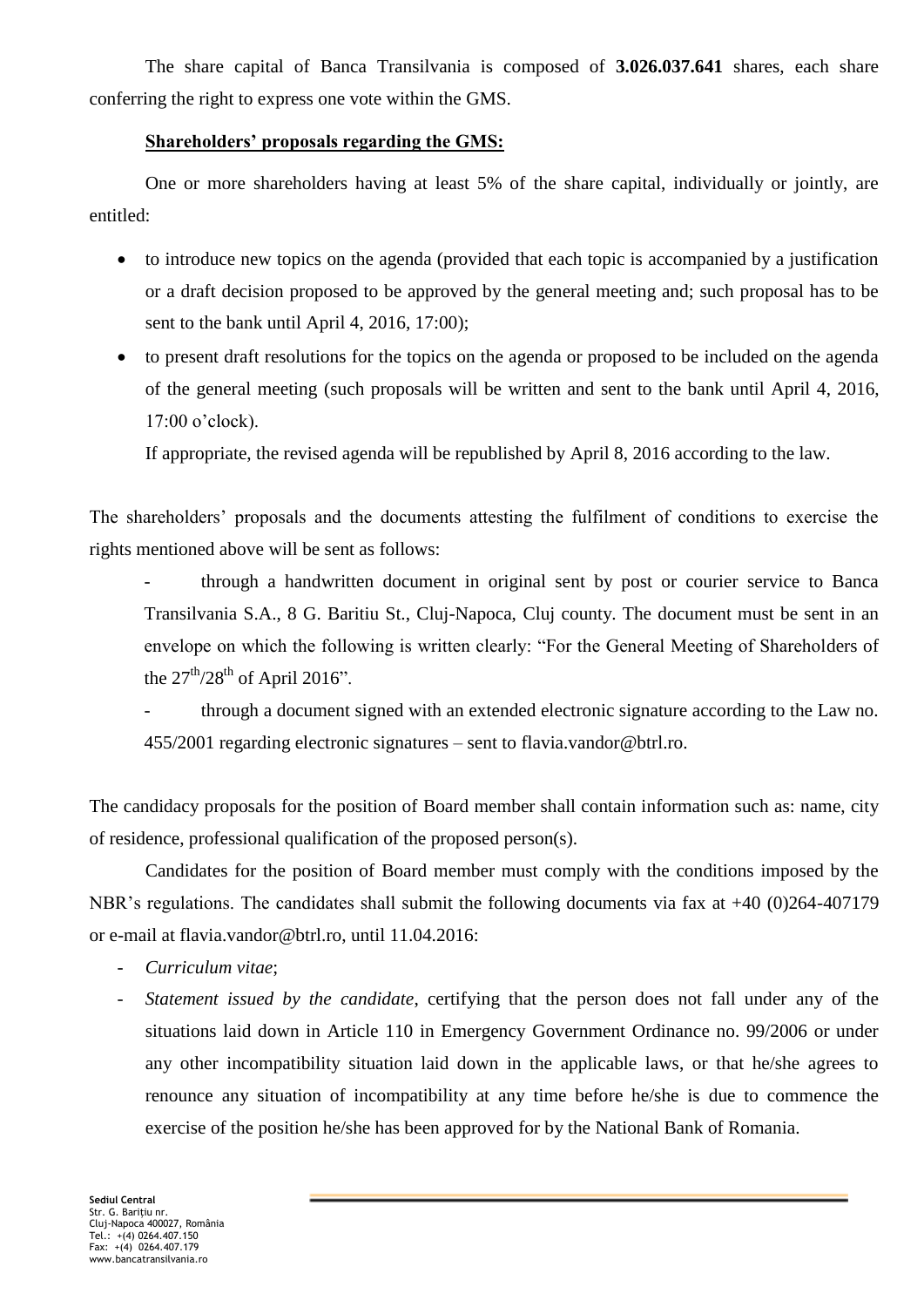#### **Questions regarding the GSM:**

The shareholders can submit questions in writing regarding the topics on the agenda together with acts enabling the identification of the shareholder, so that they may reach the registry of the company by **25.04.2016** at the latest.

The shareholders questions may be sent in writing by post or courier service to Banca Transilvania S.A.'s headquarters or by e-mail to flavia.vandor@btrl.ro. If sent by post, the document must be sent in an envelope on which the following is written clearly: "For the General Meeting of Shareholders of the 27th/28th of April 2016".

The bank may also reply by posting the answers on the bank's website [\(www.bancatransilvania.ro\)](http://www.bancatransilvania.ro/).

#### **Participation in GSM:**

The reference date is April 15, 2016. Only shareholders registered on that date with the Shareholding Register held by the Central Depository will be able to participate and vote in the general meetings.

Shareholders may participate in the general meetings directly, may be represented by other persons according to the law or may vote by correspondence.

The access of shareholders in the GSM or vote via correspondence is allowed through the direct identification of the individual by an identification document - ID (Identity card or legal equivalent (I.C.) for Romanian citizens or passport/proof of residency for foreign citizens), for natural individuals. For companies, the ID of the legal representative (Identity card or legal equivalent (I.C.) for Romanian citizens or passport/proof of residency for foreign citizens) must be provided.

The quality of the legal representative of a shareholder-company is proven through an official document which validates this quality (proof issued by a competent authority, in original or legalized copy, no older than 1 month before the date of the GSM).

The representative of the shareholder-individual must provide proof of identity (Identity card or legal equivalent (I.C.) for Romanian citizens or passport/proof of residency for foreign citizens) as well as a special or general power of attorney signed by the shareholder-individual.

The representative of the shareholders-companies will provide the following proof of identity: identification document of the representative (Identity card or legal equivalent for Romanian citizens or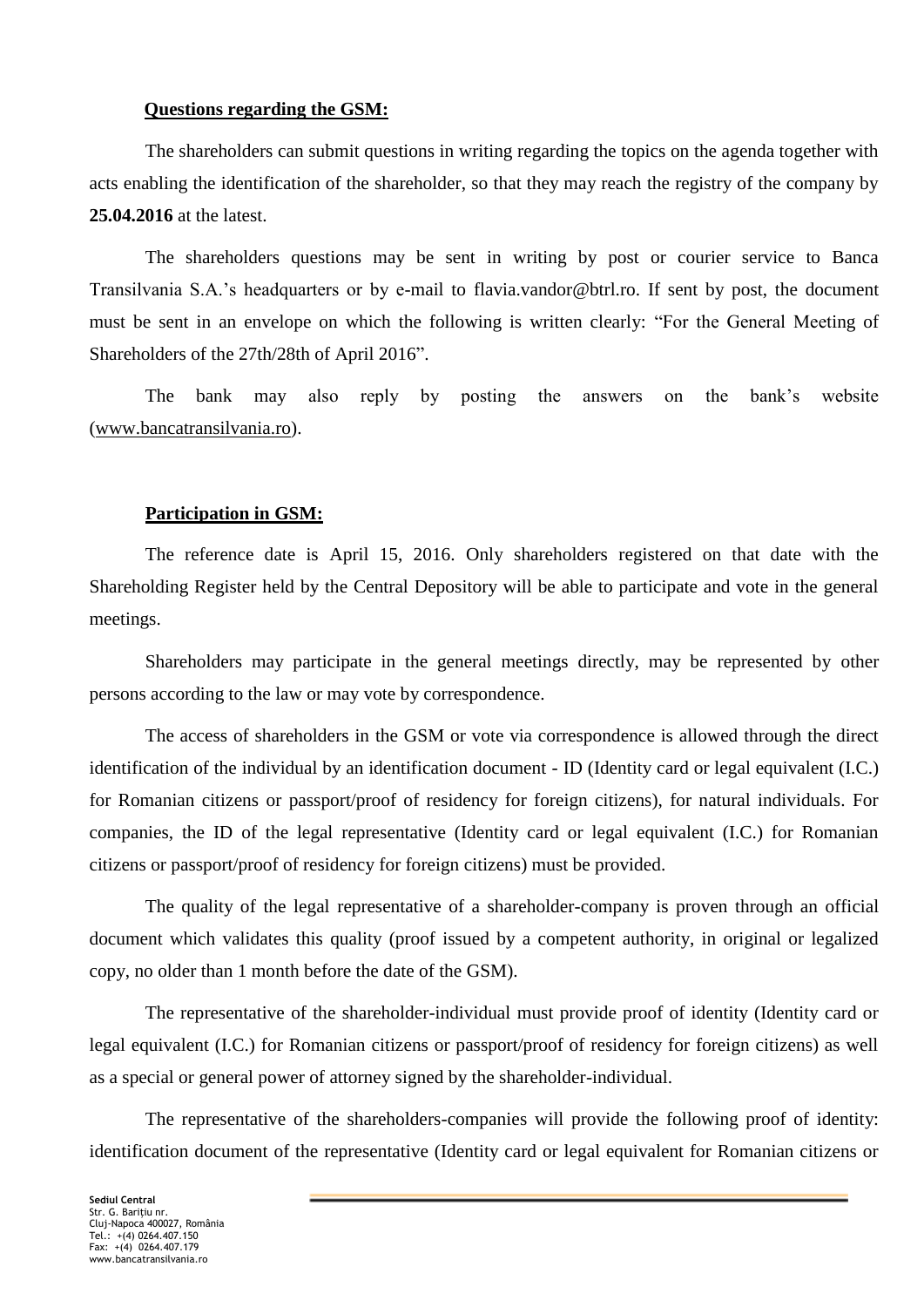passport/proof of residency for foreign citizens). The quality of legal representative of the legal person shareholder is established on the basis of an official document that certifies the above quality (a document issued by a competent authority, in original or certified copy, not older than 1 month before the date of the GSM).

Information on power of attorney, general or specific, as well as voting by correspondence are mentioned below.

The documents presented in a foreign language other than English (except for identity documents valid in Romania) shall be accompanied by a translation made by a sworn translator in Romanian or English.

## **General Power of Attorney**

Before their first use, general power of attorney shall be submitted / sent, in copy, containing the phrase "identical with the original" and with the signature of the representative so that the documents are received at the registry of the company until **21 aprilie 2016, 17:00, in an envelope clearly indicating "For the General Meeting of Shareholders of 27/28.04.2016.**"

General Power of Attorney (GPA) in a certified copy will be retained by the Company, having made mention of this in the minutes of the general meeting. General Power of Attorney are valid for a period which may not exceed three years.

The GPA can be sent by e-mail with the extended electronic signature, according to Law. 455/2001 on electronic signature, as amended and supplemented, so it may be received at the registry of the Company until **21 April 2016 17:00**, at [flavia.vandor@btrl.ro,](mailto:flavia.vandor@btrl.ro) with the subject "For the General Meeting of Shareholders of 27/28.04.2016".

To validate the mandate, the agent (conventional representative) must be either an intermediary (in accordance with Art. 2 para. 1 pt. 14 of Law no. 297/2004) or a lawyer and the shareholder is their client. Also, the agent must not be a situation of conflict of interest, such as:

a) The significant shareholder of Banca Transilvania SA or an entity controlled by such shareholder;

b) is a member of the management body of Banca Transilvania, a significant shareholder or entity controlled by such shareholder;

c) the agent is an employee or an auditor of the company or of a significant shareholder or entity controlled by such a shareholder;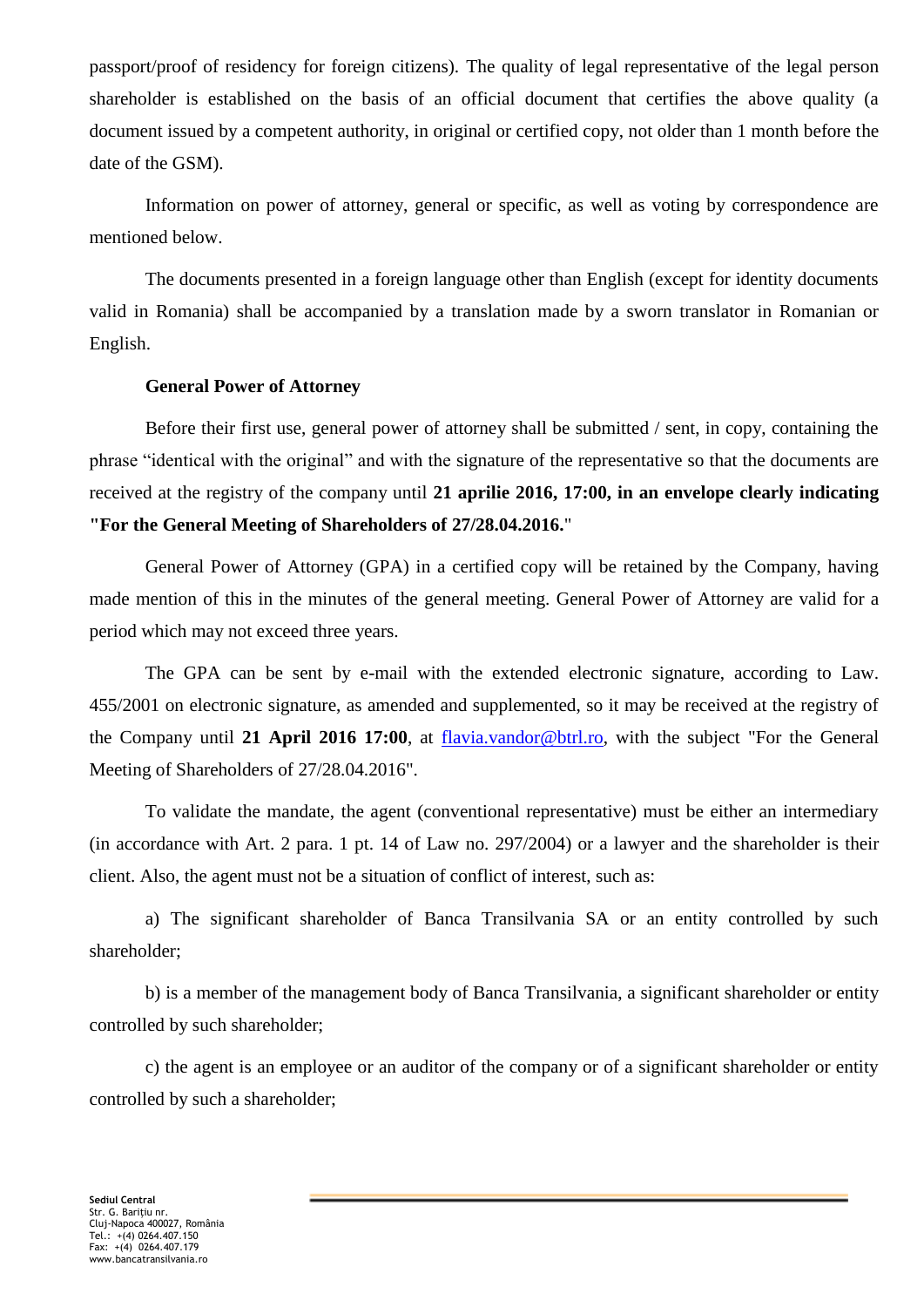d) the agent is a spouse, relative or in-law up to the fourth degree of one of the individuals mentioned above.

The power of attorney cannot be transferred to another person. If the representative is a legal entity, it may exercise its mandate through any person that is part of its governing body or its employees.

Along with GPA, the shareholders will send the company proof that the agent is either an intermediary (in accordance with Art. 2 para. 1 pt. 14 of Law no. 297/2004) or a lawyer and the shareholder is a client thereof.

Also, individual shareholders will send copy of the proof of their identity.

The quality of legal representative of the legal person shareholder is established on the basis of an official document that certifies the above quality (a document issued by a competent authority, in original or certified copy, not older than 1 month before the date of the GSM).

The documents presented in a foreign language other than English (except for identity documents valid in Romania) shall be accompanied by a translation made by a sworn translator in Romanian.

Verification and validation of the GPA submitted to the Company will be conducted by the technical secretaries designated in accordance with the law, who shall safeguard the documents.

### **Special Power of Attorney (SPA) and correspondence voting ballots**

1. The documents necessary for individual shareholders to attend the GSM are:

- an identification document, if the shareholder attends the meeting in person;
- a special or general power of attorney and the identification document of the representative, if the shareholder is represented by another person;
- 2. The documents necessary for shareholders companies to attend the GSM are:
	- o proof of legal representation based on an official document proving this status (certificate issued by the Trade Registry within the validity term or another type of proof issued by a competent authority);
	- o beside the aforementioned document proving the legal representative status of the person signing the power of attorney, the person delegated with representation competence must also present, in accordance with the law, the special or general power of attorney signed by the legal representative of the respective legal entity.

Starting with March 26, 2016 the special power of attorney forms, respectively those for exercising the right to vote by correspondence will be available at Banca Transilvania's Head Office and the bank's branches/agencies in the country or can be downloaded from the bank's website [\(www.bancatransilvania.ro\)](http://www.bancatransilvania.ro/), in both Romanian and English**.**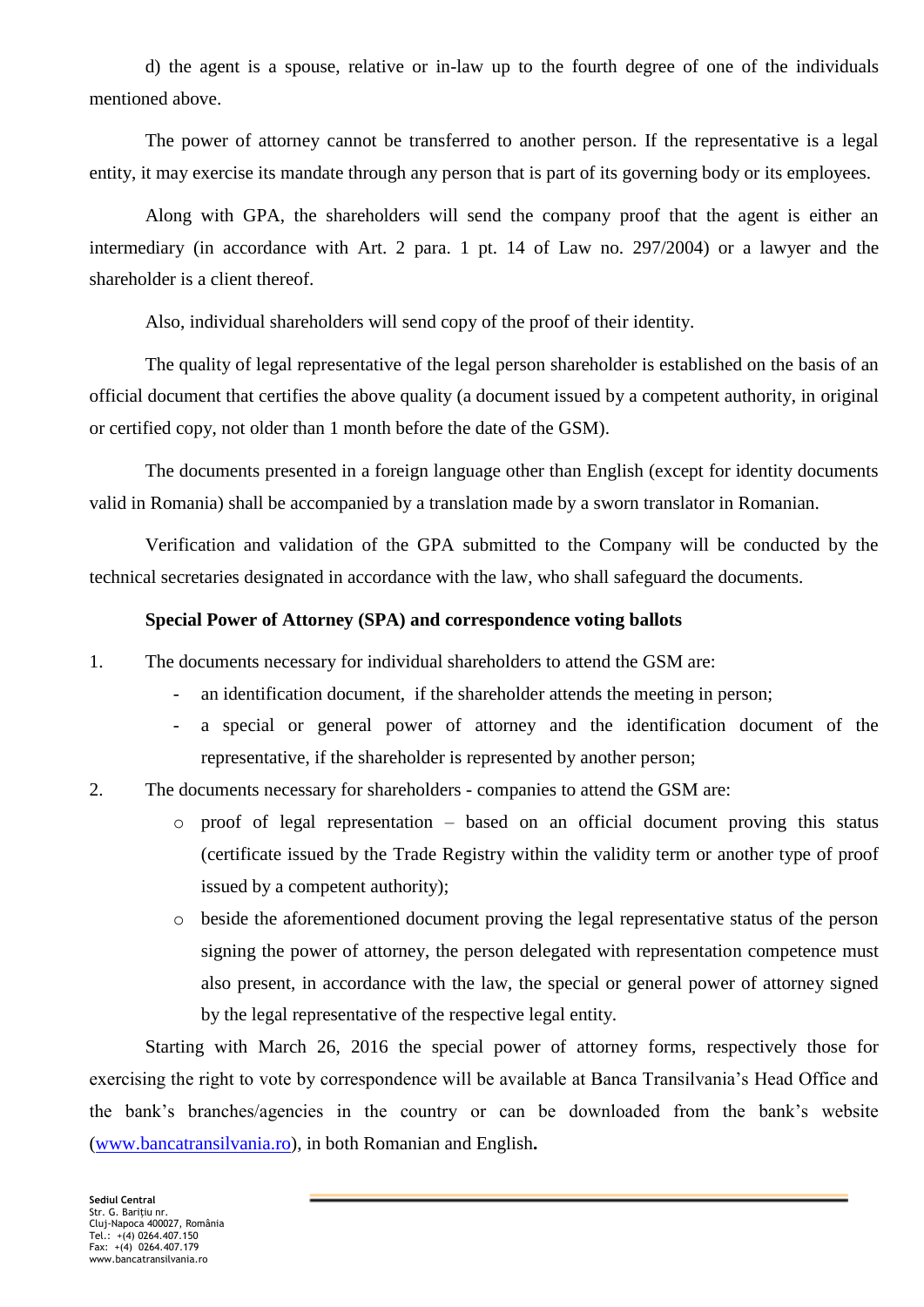After filling in and signing the power of attorney forms, under the sanction of losing the voting right, a copy is to be filed with / sent to the Bank's Head Office or branches by **April 21, 2016,** another copy will be given to the authorized person and the third will remain with the shareholder. The power of attorney will be accompanied by a copy of the identification document of the individual shareholder /legal representative of the shareholder-company and for legal entities by an official document certifying the quality of legal representative mandated to sign the power of attorney. The special power of attorney should include the information provided in the special power of attorney form provided by BT specifying the vote for each item on the agenda.

The power of attorney forms can be sent by e-mail to the following e-mail address: [flavia.vandor@btrl.ro.](mailto:flavia.vandor@btrl.ro)

Credit institutions that provide custody services for the bank's shareholders may sign and transmit the GPAs / SPAs by mail on behalf of their clients, based on the rights conferred onto them by the custody contracts as well as the exact voting instructions received from customers for such a GSM.

In this case, the SPAs/ correspondence voting ballots shall be accompanied by an affidavit issued by the credit institution which received the power of representation by the SPA, which establishes that:

(a) the credit institution provides custody services for said shareholder;

(b) the instructions contained within the power of attorney) are identical to the instructions from the SWIFT message received by the credit institution in order to vote on behalf of the shareholder;

(c) the special power of attorney is signed by the shareholder.

The SPAs / correspondence voting forms and the before mentioned affidavit issued by the credit institution that received power of representation through the SPA must be submitted at the company in original, signed and stamped, as appropriate, or transmitted by e-mail to [flavia.vandor@btrl.ro](mailto:flavia.vandor@btrl.ro) without the fulfilment of other formalities related to the form of these documents, within the deadlines mentioned above.

The shareholders registered on the reference date may vote by correspondence, before the General Shareholders Meeting, using the voting form put at their disposal on the bank's web site or at Banca Transilvania Head Office – 8 G. Baritiu Street, Cluj- Napoca, starting with March 26, 2016. The correspondence voting form can be transmitted signed with an extended electronic signature along with a copy of the identification document (for individual shareholders) or shareholders' registration certificate (for shareholders-companies) to the following e-mail address: [flavia.vandor@btrl.ro](mailto:flavia.vandor@btrl.ro) by April 21, 2016, 17:00 at the latest or in original, at the bank's headquarters. The correspondence voting form legalized by